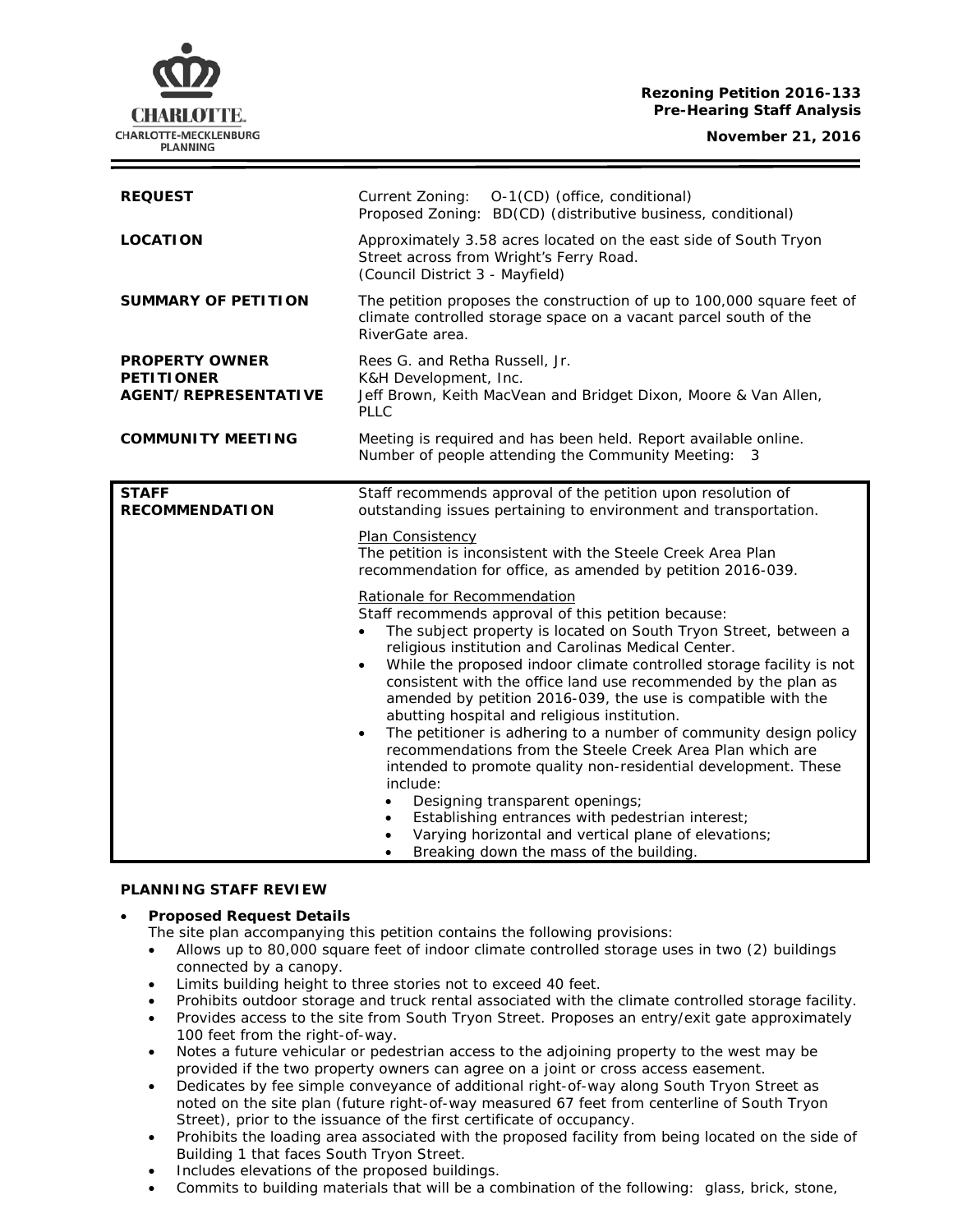simulated stone, pre-cast stone, precast concrete, synthetic stone, stucco, cementitious siding (such as hardi-plank), metal panels (excluding the Building 1 façade on South Tryon), EIFS or wood.

- Prohibits vinyl as a building material except on windows or soffits.
- Commits to additional design requirements pertaining to inclusion of clear vision glass and/or spandrel; prohibition of blank walls exceeding twenty (20) feet in length; and definition of pedestrian entrances via canopies, awnings and/or window features.
- Notes wall signs must utilize individual letters that are LED internally illuminated and will not use box/cabinet signage (other than for the logo sign portion). Digital/reader board type or neon wall signs will not be allowed.
- Proposes one ground mounted sign may be located at the entrance along South Tryon Street; such ground mounted sign shall have a maximum height of nine feet and may not contain more than 64 square feet of sign area. No pole signs will be allowed. Digital/reader board type or neon ground mounted signs will not be allowed.
- Prohibits signs on windows with clear glass vision.
- Proposes signs on non-clear vision glass windows, to be treated as wall signs.
- Provides for detached lighting on the site, except street lights located along public streets, to be limited to 22 feet in height.
- Notes the indoor climate controlled self-storage building will be fully enclosed with access points to the interior storage units to be controlled by key pad entry.
- States hours of access for building will be limited to 6:00 a.m. to 10:00 p.m. EST. Notes that security cameras for the interior and exterior of the building will be provided.
- Identifies location of 35-foot SWIM buffer and 100-year floodplain limits.
- Specifies targeted tree save area location.
- Identifies approximate storm water facility location.
- Provides at a minimum a permanent 20-foot wide access easement through a portion of the 35-foot SWIM (Surface Water Improvement Management) buffer along the entire length of the site's northern boundary for future greenway use. Final location of the easement will be determined during the design development, construction and permitting phases of the project.

### • **Existing Zoning and Land Use**

- The site is developed with a single family structure built in the 1900's. The site was rezoned from R-3 (single family residential) to O-1(CD) (office, conditional) via petition 2016-039 in order to allow up to 45,000 square feet of office and/or other uses in the O-1 (office) district, including a child care facility.
- East of the proposed site are undeveloped acreage, the Steele Creek Volunteer Fire Department, Carolinas Medical Center (Steele Creek), the Steelecroft mixed-use development (including apartments, offices, and retail), and RiverGate Shopping Center on properties located in a variety of zoning districts.
- South are undeveloped acreage and single family residential homes zoned R-3 (single family residential).
- West are a religious institution, undeveloped acreage and attached and detached single family residential communities, City of Charlotte Fire Station 37, and commercial uses; zoned R-3 (single family residential), R-8MF(CD) (multi-family residential, conditional), and B-1 (neighborhood business).
- North are an assisted living facility, undeveloped acreage, and single family homes zoned INST(CD) (institutional, conditional), R-3 (single family residential), R-17MF(CD) (multi-family, conditional), and BD(CD) (distributive business, conditional).
- See "Rezoning Map" for existing zoning in the area.

## • **Rezoning History in Area**

- Petition 2016-149 (pending) is a site plan amendment request to allow site layout adjustments and modifications to a previously approved non-residential development, allowing up to 90,000 square feet of uses as permitted in the CC (commercial center) zoning district. Uses may include retail, personal services, and office. The site consists of approximately 11.73 acres and is located on the east side of South Tryon Street between Steele Creek Road and Hoover Creek Boulevard.
- Petition 2016-028 was a request to allow the construction of up to 100,000 square feet of climate controlled storage space on 3.65 acres located on the north side of South Tryon Street between Wrights Ferry Road and Grandiflora Drive. The City Council denied this request on May 16, 2016.
- Petition 2016-025 rezoned approximately 9.52 acres located on the north side of South Tryon Street, east of Wrights Ferry Road and west of Steelecroft Parkway, for the development of 74 attached dwelling units (townhomes for sale).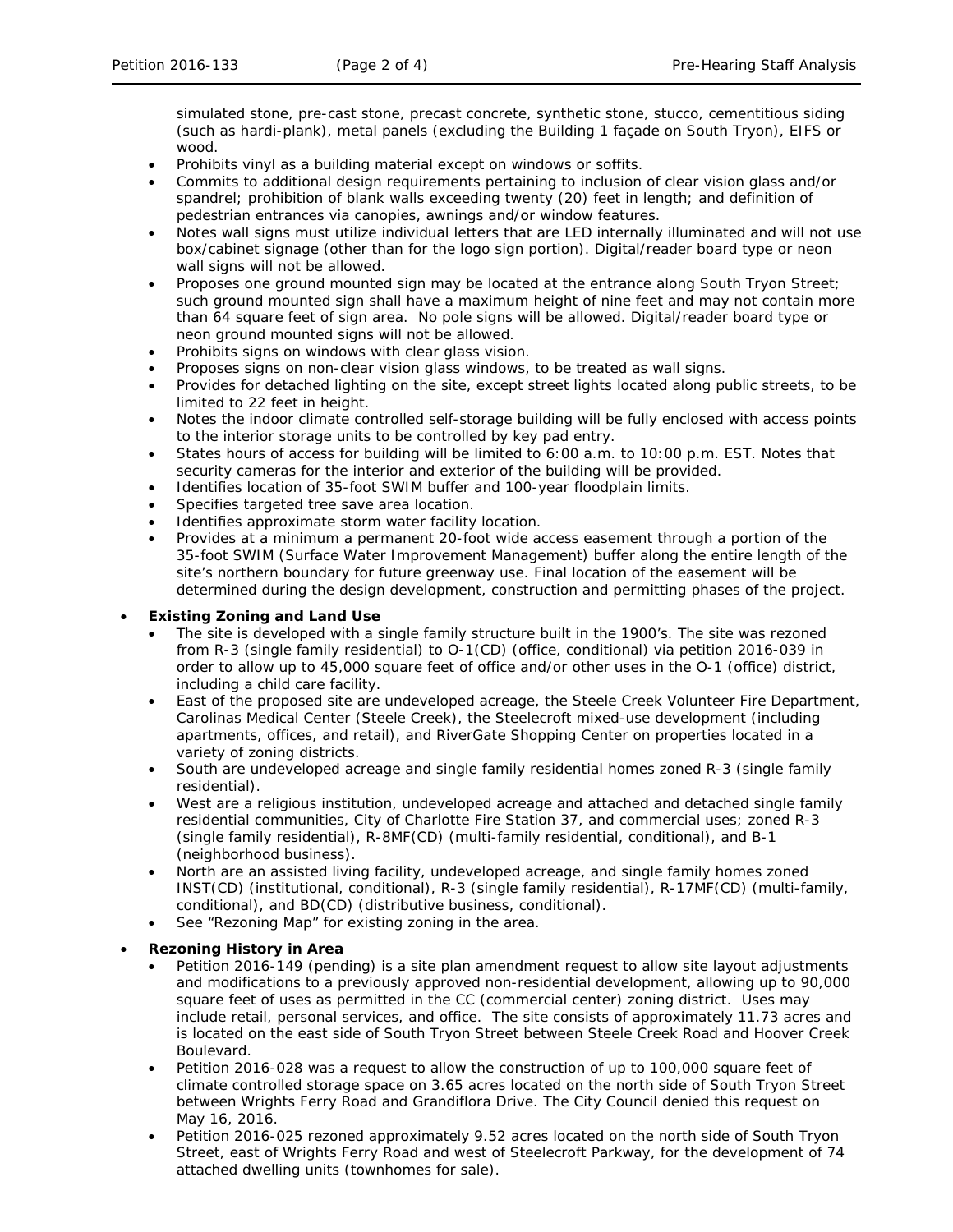## • **Public Plans and Policies**

- The *Steele Creek Area Plan* (2012) as amended by rezoning petition 2016-039 recommends office for this site.
- The following Steele Creek Area Plan (2012) Non-Residential Design Policies are particularly applicable to this proposal:
	- 17A- Design buildings with transparent openings;
	- 17B- Establish entrances with pedestrian interest;
	- 17J- Vary horizontal and vertical plane of elevations;
	- 17J- Break down the mass of the building.

## • **TRANSPORTATION CONSIDERATIONS**

- The site is located on a major thoroughfare and the trips generated by the proposed use are far fewer than what is currently entitled. The current site plan commits to dedication of public rightof-way for future expansion of bike facilities on South Tryon Street and is providing a wide sidewalk as an overland connector to the greenway. However, the location shown on the site plan is an outstanding issue as it may be in conflict with future bike facilities.
- See Outstanding Issues, Note 1.

• **Vehicle Trip Generation:**

Current Zoning:

Existing Use: 10 trips per day (based on existing single family dwelling)

Entitlement: 1,425 trips per day (based upon proposed 45,000 square feet of office and daycare per petition 2016-039)

Proposed Zoning: 200 trips per day (based on proposed 80,000 square feet of self-storage uses).

**DEPARTMENT COMMENTS** (see full department reports online)

- **Charlotte Area Transit System:** No issues.
- **Charlotte Department of Neighborhood & Business Services:** No issues.
- **Charlotte Fire Department:** No issues.
- **Charlotte-Mecklenburg Schools:** Non-residential petitions do not impact the number of students attending local schools.
- **Charlotte-Mecklenburg Storm Water Services:** No issues.
- **Charlotte Water:** Charlotte Water currently does not have water system availability via a water distribution main. The closest water distribution main is approximately 200 feet west of the property at the intersection of Wright's Ferry Road and South Tryon Street. The applicant should contact Charlotte Water's New Services at (704) 432-5801 for more information regarding accessibility to water system connections. In relation to the parcels under review, Charlotte Water has sewer system availability for the rezoning boundary via an existing eight-inch gravity sewer main located at the northern corner of the parcel.
- **Engineering and Property Management:** See Outstanding Issues, Notes 3 and 4.
	- No trees can be removed from or planted in the right-of-way of South Tryon Street without permission of NC Department of Transportation and the City Arborist's office. Trees must be planted to meet NCDOT planting guidelines. Contact Lewis Hatfield (704-336-4265) at the City Arborist's office for a tree planting permit before planting trees in the NCDOT right-of-way once plans have been approved by the City.
- **Mecklenburg County Land Use and Environmental Services Agency:** No comments received.
- **Mecklenburg County Parks and Recreation Department:** See Outstanding Issues, Note 5.

## **OUTSTANDING ISSUES**

**Transportation** 

- 1. The petitioner should revise the site plan to show the front of proposed sidewalk at 61 feet from the centerline of the existing road and sidewalk utility easement two feet behind back of sidewalk.
- 2. The petitioner should show the possible access to the adjacent property to the west. Environment
- 3. Show minimum 15 percent tree save area on-site, based on gross acres.
- 4. The petitioner must submit a tree survey for all trees that are two inches or larger located in the rights-of-way of all three roads. In addition, the survey shall include all trees that are eight inches or larger in the setback of South Tryon Street.